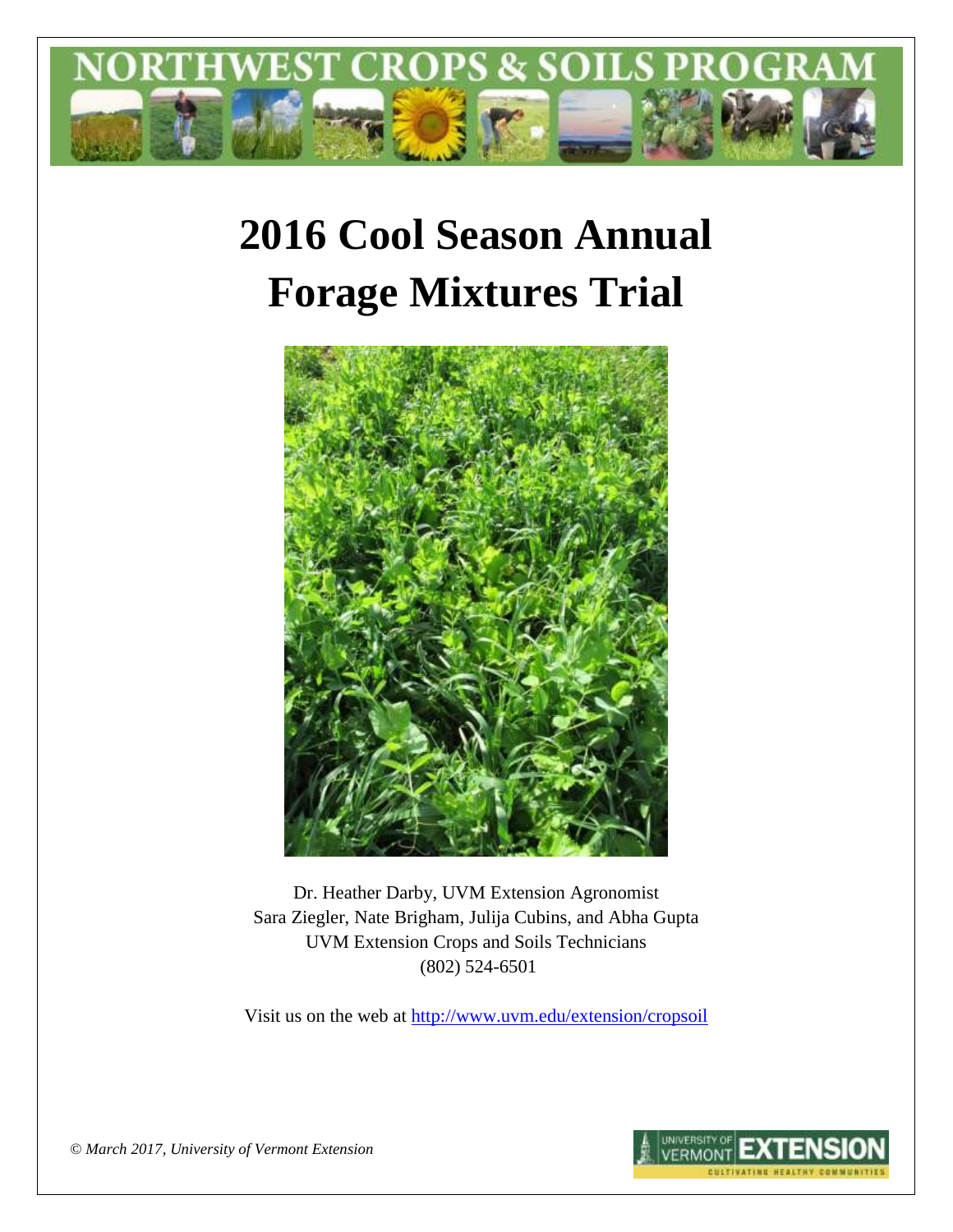#### **2016 COOL SEASON ANNUAL FORAGE MIXTURES TRIAL Dr. Heather Darby, University of Vermont Extension [heather.darby\[at\]uvm.edu](mailto:heather.darby@uvm.edu?subject=2013%20Long%20Season%20Corn%20Report)**

In 2016, the University of Vermont Extension Northwest Crops and Soils Program evaluated yield and quality of cool season annuals and mixtures of these annuals at Borderview Research Farm in Alburgh, VT. In the Northeast, cool season perennial grasses dominate the pastures and hay meadows farmers rely on throughout the season. Often times during the fall months, the perennial pasture will decline in yield and quality. Addition of cool season annual forages into the grazing system during this time may help improve the quality and quantity of forage and potentially extend the grazing season. Recently, there has been a growing interest in utilizing multiple cool season forage species to maximize yield and quality. We compared seven varieties of five annual species alone and in three-and four-species mixtures to evaluate potential differences in forage production and quality. While the information presented can begin to describe the yield and quality performance of these forage mixtures in this region, it is important to note that the data represent results from only one season and one location.

# **MATERIALS AND METHODS**

In 2016, 12 cool season annual forages alone and in mixtures were evaluated at Borderview Research Farm in Alburgh, VT (Table 1). The plot design was a randomized complete block with four replications. Forage species and mixture information, as well as seeding rates (lbs  $ac^{-1}$ ), are summarized in Table 2. Due to land constraints, the mixtures were composed using only one variety of oats and triticale even though two varieties were trialed as monocultures.

| Location                             | <b>Borderview Research Farm - Alburgh, VT</b> |  |  |
|--------------------------------------|-----------------------------------------------|--|--|
| Soil type                            | Benson rocky silt loam                        |  |  |
| <b>Previous crop</b>                 | Spring barley                                 |  |  |
| <b>Tillage operations</b>            | Chisel plow, disk and spike tooth harrow      |  |  |
| <b>Planting equipment</b>            | Great Plains Cone seeder                      |  |  |
| <b>Treatments (species/mixtures)</b> | 12                                            |  |  |
| <b>Replications</b>                  | 4                                             |  |  |
| <b>Plot size (ft)</b>                | $5 \times 20$                                 |  |  |
| <b>Planting date</b>                 | $15$ -Aug                                     |  |  |
| <b>Harvest date</b>                  | $13-Oct$                                      |  |  |

**Table 1. Annual forage trial management, Alburgh, VT, 2016.**

The soil type at the Alburgh location was a Benson rocky silt loam (Table 2). The seedbed was chisel plowed, disked, and finished with a spike tooth harrow. The previous crop was spring barley. Plots were 5' x 20'and replicated 4 times. The trial was planted with a cone seeder on 15-Aug. Plots were hand harvested on 13-Oct by cutting material growing within a  $0.25$ m<sup>2</sup> area.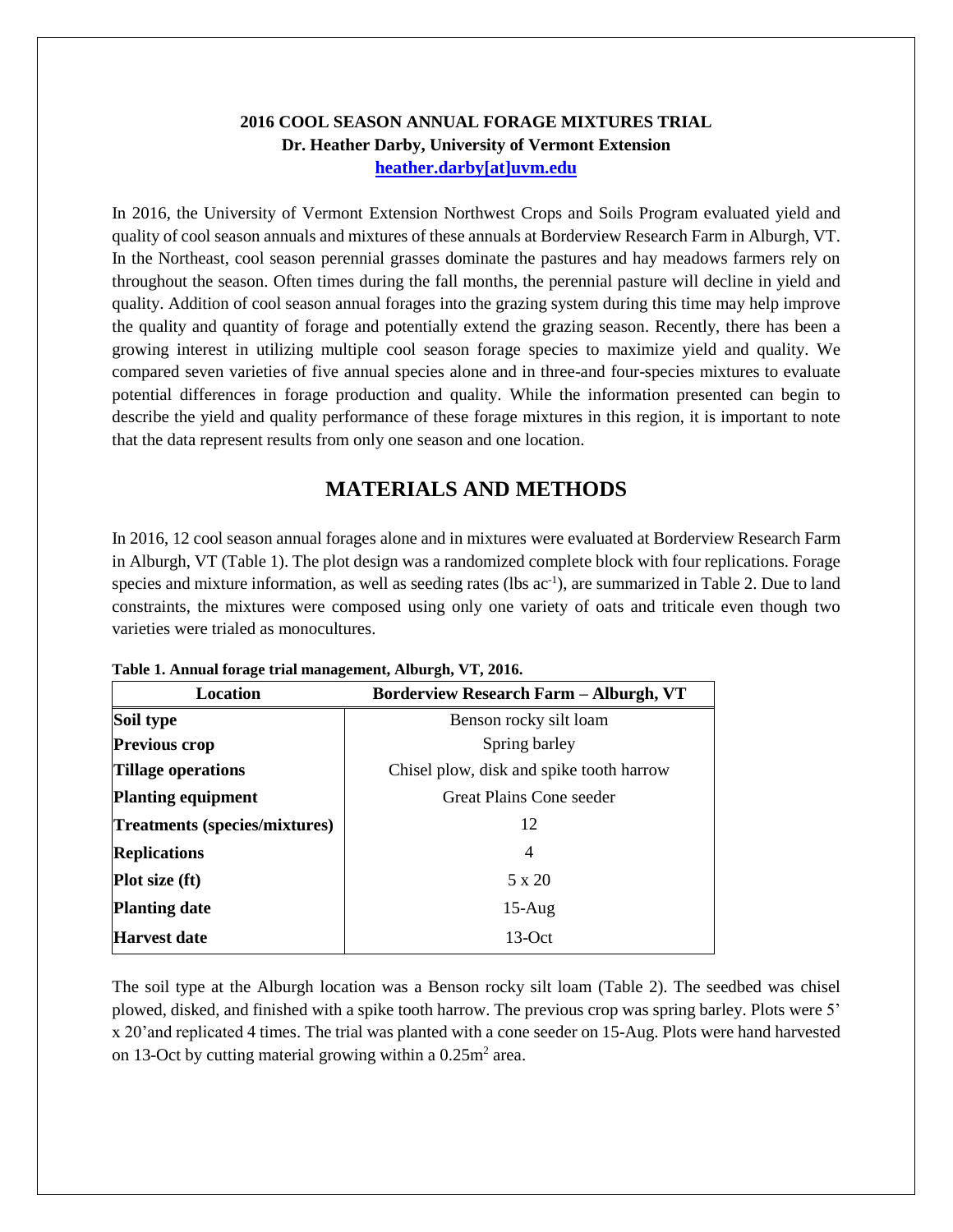| <b>Abbreviation</b> | <b>Variety and Species</b> | <b>Seeding rate</b> |            |  |
|---------------------|----------------------------|---------------------|------------|--|
|                     |                            | <b>Alone</b>        | In mixture |  |
|                     | <b>Everleaf Oats</b>       | 125                 | 75         |  |
| O/P/T               | Lynx Peas                  | 60                  | 60         |  |
|                     | Appin Turnip               | 6                   | 5          |  |
|                     | 815 Triticale              | 125                 | 75         |  |
| Tr/P/T              | Lynx Peas                  | 60                  | 60         |  |
|                     | Appin Turnip               | 6                   | 5          |  |
| Rye/P/T             | Kodiak Ryegrass            | 30                  | 30         |  |
|                     | Lynx Peas                  | 60                  | 30         |  |
|                     | Appin Turnip               | 6                   | 5          |  |
| Tr/O/P/T            | 815 Triticale              | 125                 | 50         |  |
|                     | <b>Everleaf Oats</b>       | 125                 | 50         |  |
|                     | Lynx Peas                  | 60                  | 50         |  |
|                     | Appin Turnip               | 6                   | 5          |  |
| Tr/Rye/P/T          | 815 Triticale              | 125                 | 60         |  |
|                     | Kodiak Ryegrass            | 30                  | 20         |  |
|                     | Lynx Peas                  | 60                  | 30         |  |
|                     | Appin Turnip               | 6                   | 5          |  |
|                     | Forage Maker 50 Oats       | 125                 |            |  |
|                     | <b>Bolt Triticale</b>      | 125                 |            |  |

**Table 2. Forage mixture composition and seeding rates, 2016.**

An approximate 1 lb subsample of the harvested material was collected, dried, ground, and then analyzed at the University of Vermont's Testing Laboratory, Burlington, VT, for forage quality. Dry matter yields were calculated.

Forage quality was analyzed using the FOSS NIRS (near infrared reflectance spectroscopy) DS2500 Feed and Forage analyzer. Dried and coarsely-ground plot samples were brought to the lab where they were reground using a cyclone sample mill (1mm screen) from the UDY Corporation. The samples were then analyzed using the FOSS NIRS DS2500 for crude protein (CP), acid detergent fiber (ADF), neutral detergent fiber (NDF), 48-hour digestible NDF (NDFD), and total digestible nutrients (TDN).

Mixtures of true proteins, composed of amino acids, and non-protein nitrogen make up the CP content of forages. The CP content of forages is determined by measuring the amount of nitrogen and multiplying by 6.25. The bulky characteristics of forage come from fiber. Forage feeding values are negatively associated with fiber since the less digestible portions of plants are contained in the fiber fraction. The detergent fiber analysis system separates forages into two parts: cell contents, which include sugars, starches, proteins, non-protein nitrogen, fats and other highly digestible compounds; and the less digestible components found in the fiber fraction. The total fiber content of forage is contained in the neutral detergent fiber (NDF). Chemically, this fraction includes cellulose, hemicellulose, and lignin. Because of these chemical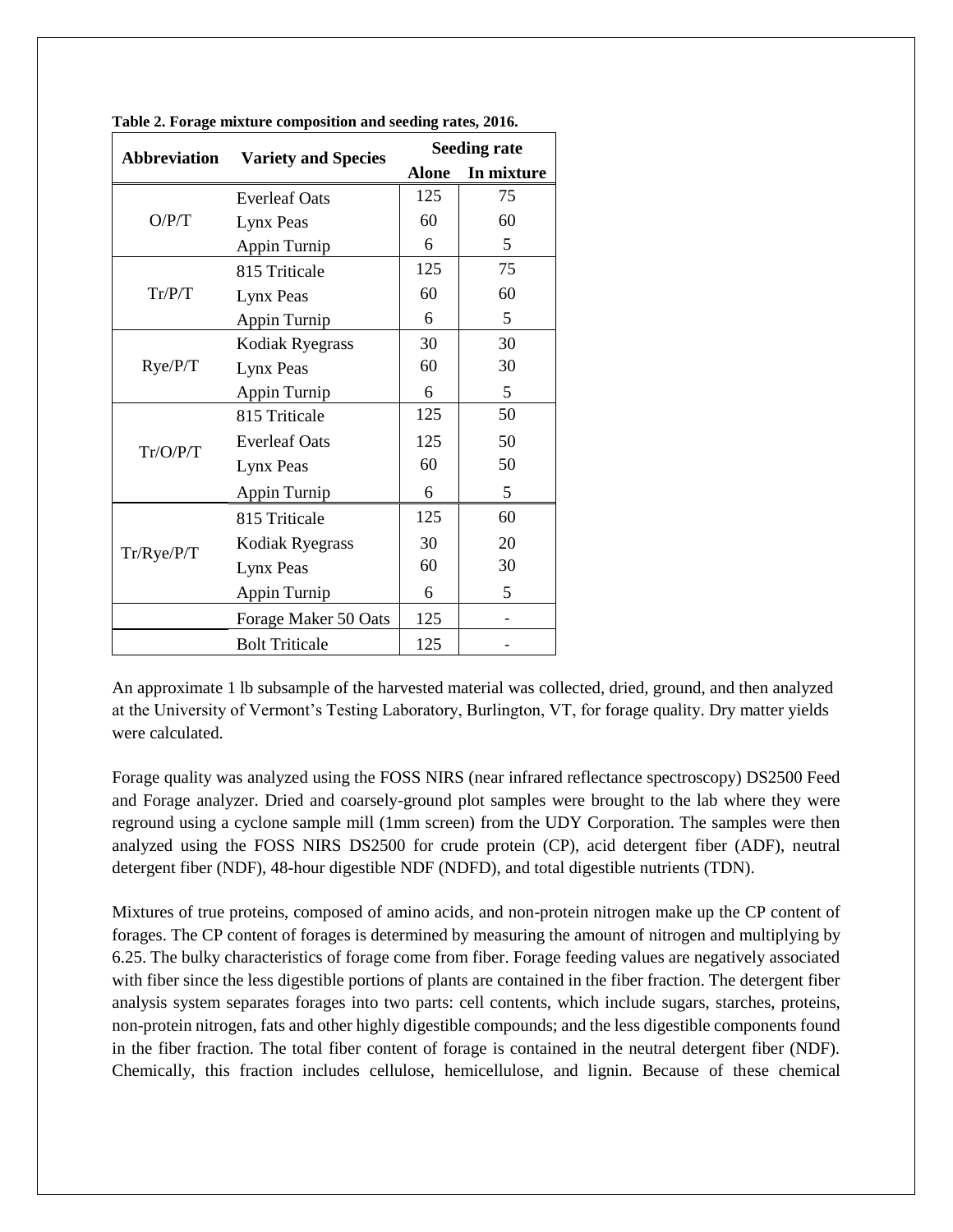components and their association with the bulkiness of feeds, NDF is closely related to feed intake and rumen fill in cows.

Yield data and stand characteristics were analyzed using mixed model analysis using the mixed procedure of SAS (SAS Institute, 1999). Replications within trials were treated as random effects, and mixtures were treated as fixed. Treatment mean comparisons were made using the Least Significant Difference (LSD) procedure when the F-test was considered significant  $(p<0.10)$ .

Variations in yield and quality can occur because of variations in genetics, soil, and other growing conditions. Statistical analysis makes it possible to determine whether a difference among hybrids is real or whether it might have occurred due to other variations in the field. At the bottom of each table a LSD

value is presented for each variable (i.e. yield). Least Significant Differences (LSDs) at the 0.10 level of significance are shown. Where the difference between two hybrids within a column is equal to or greater than the LSD value at the bottom of the column, you can be sure that for 9 out of 10 times, there is a real difference between the two hybrids. Hybrids that were not significantly lower in performance than the highest hybrid in a particular column are

| <b>Hybrid</b> | Yield  |
|---------------|--------|
| A             | 6.0    |
| B             | $7.5*$ |
| ( `           | $9.0*$ |
| LSD           | 2.0    |

indicated with an asterisk. In this example, hybrid C is significantly different from hybrid A but not from hybrid B. The difference between C and B is equal to 1.5, which is less than the LSD value of 2.0. This means that these hybrids did not differ in yield. The difference between C and A is equal to 3.0, which is greater than the LSD value of 2.0. This means that the yields of these hybrids were significantly different from one another. The asterisk indicates that hybrid B was not significantly lower than the top yielding hybrid C, indicated in bold.

### **RESULTS**

Weather data was recorded with a Davis Instrument Vantage PRO2 weather station, equipped with a WeatherLink data logger at Borderview Research Farm in Alburgh, VT (Table 3). From August through October there were an accumulated 1943 Growing Degree Days (GDDs), at a base temperature of 41° F. This is 239 more than the long term average and 48 more than 2015.

|  |  |  |  |  | Table 3. 2016 weather data for Alburgh, VT. |  |
|--|--|--|--|--|---------------------------------------------|--|
|--|--|--|--|--|---------------------------------------------|--|

|                                     | August  | September | October |
|-------------------------------------|---------|-----------|---------|
| Average temperature $({}^{\circ}F)$ | 71.6    | 63.4      | 50.0    |
| Departure from normal               | 2.90    | 2.90      | 1.90    |
|                                     |         |           |         |
| Precipitation (inches)              | 3.00    | 2.50      | 5.00    |
| Departure from normal               | $-0.93$ | $-1.17$   | 1.39    |
|                                     |         |           |         |
| Growing Degree Days (base 41°F)     | 942     | 681       | 320     |
| Departure from normal               | 82      | 95        |         |

Based on weather data from a Davis Instruments Vantage Pro2 with WeatherLink data logger. Historical averages are for 30 years of NOAA data (1981-2010) from Burlington, VT.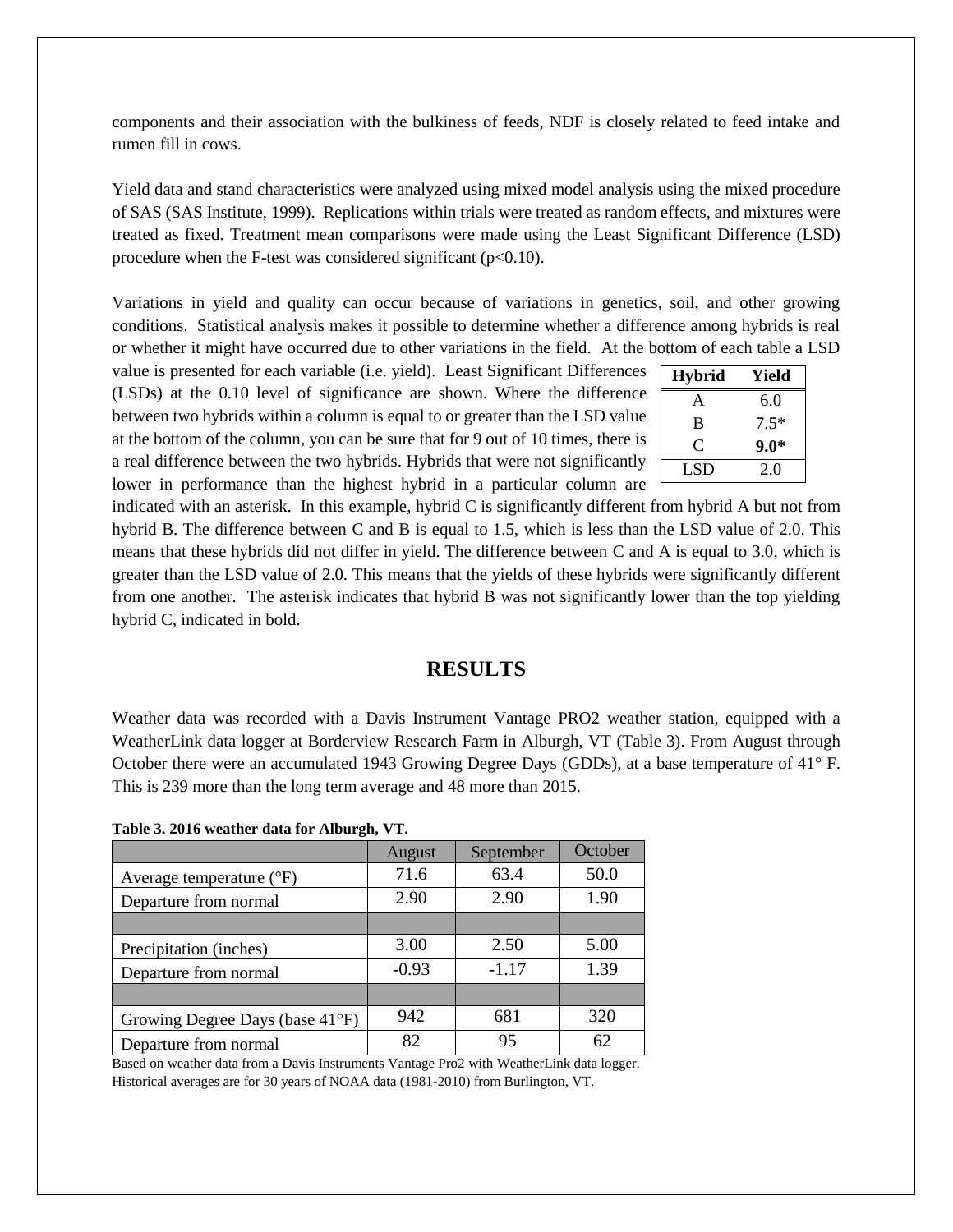In 2016, temperatures were slightly above average during the growing season. Rainfall was below average in August and September but above average in October. Despite the dry weather at planting, the forages did not seem to experience any difficulty germinating. The mild and moist weather during the month of October provided excellent growing conditions up to harvest.

Nearly all forage treatments produced over 2000 lbs ac<sup>-1</sup>. Winter pea and Triticale 815 has yields below 2000 lbs ac<sup>-1</sup> (Table 4). The highest yielding treatment was the turnip planted in monoculture which produced 2649 lbs ac<sup>-1</sup> dry matter. The highest yielding mixture was the oat/pea/turnip mixture which produced 2554 lbs ac<sup>-1</sup>. This year's yields are considerably higher than last year, averaging 700 lbs ac<sup>-1</sup> higher. This is also evidenced by the heights attained by the treatments, ranging from 31.0 to 55.4 cm with an average of 43.9 cm. Last year's average height was only 15.4 cm. This considerable performance increase is likely due to more favorable weather conditions. However, it is also important to note that previous to this trial being planted there was a crop of spring barley harvested. At the time of harvest of this trial, there was volunteer barley that could not be separated which may also have contributed to the higher yields.

|                       |                        |         |                   | <b>Crude</b> |            |            |             |
|-----------------------|------------------------|---------|-------------------|--------------|------------|------------|-------------|
| <b>Abbreviation</b>   | <b>DM</b> yield        | Height  | <b>Dry Matter</b> | protein      | <b>ADF</b> | <b>NDF</b> | <b>NDFD</b> |
|                       | $lbs$ ac <sup>-1</sup> | cm      | $\%$              | % of DM      | % of DM    | % of DM    | % of NDF    |
| O/P/T                 | 2554*                  | $50.3*$ | 11.9              | 17.0         | 26.3       | 37.7       | $76.1*$     |
| Tr/P/T                | 2454*                  | $50.3*$ | 13.4              | 18.0         | $24.0*$    | 32.9       | 75.8*       |
| Rye/P/T               | 2268*                  | 48.7*   | 11.2              | 16.3         | $23.4*$    | 28.3*      | 79.9*       |
| Tr/O/PT               | 2313*                  | 47.8*   | 12.1              | 17.6         | $25.1*$    | 35.9       | $76.6*$     |
| Tr/Rye/P/T            | 2090                   | 41.2    | 13.5              | 15.2         | $23.4*$    | 32.6       | $80.2*$     |
| <b>Everleaf Oats</b>  | 2419*                  | $52.0*$ | 14.7              | 18.0         | 31.1       | 49.9       | 76.9*       |
| Forage Maker50 Oats   | 2059                   | 55.4*   | $18.0*$           | 16.3         | 28.8       | 48.1       | 70.5        |
| 815 Triticale         | 1862                   | 35.7    | $19.2*$           | 20.9         | 29.3       | 47.0       | $76.1*$     |
| <b>Bolt Triticale</b> | 2095                   | 36.7    | 18.2*             | 19.4         | 25.9       | 44.9       | 71.9        |
| Ryegrass              | 2362*                  | 34.4    | 16.7              | 17.9         | $23.7*$    | 39.1       | $80.0*$     |
| Peas                  | 1531                   | 31.0    | 15.2              | $23.5*$      | $23.0*$    | 35.4       | 65.0        |
| Turnip                | 2649*                  | 42.8    | 10.6              | 16.3         | $22.3*$    | $25.9*$    | 79.4*       |
| LSD $(p=.10)$         | 544                    | 8.76    | 2.05              | 2.15         | 3.22       | 5.08       | 5.39        |
| <b>Trial Mean</b>     | 2221                   | 43.9    | 14.6              | 18.0         | 25.5       | 38.1       | 75.7        |

**Table 4. Yield, height and quality of twelve forage species/mixtures, 2016.**

Treatments in **bold** are top performers for that parameter.

Treatments with asterisks\* performed statistically similarly to the top performer.

Protein ranged from 15.2 to 23.5%, highest in the monoculture pea treatment, with a trial average of 18.0% (Figure 1). The lowest protein treatment was the triticale/ryegrass/pea/turnip mixture which was statistically similar to the ryegrass/pea/turnip and oat/pea/turnip mixtures as well as the turnip and Forage Maker50 oat monocultures. The lowest ADF and NDF levels of 22.3 and 25.9% respectively were produced by the turnip monoculture treatment. The NDF digestibility ranged from 65.0 to 80.2 with an average of 75.7%. The most digestible treatment, the triticale/ryegrass/pea/turnip mixture, performed statistically similarly to all other treatments except for the pea, Bolt triticale, and Forage Maker50 oat monocultures.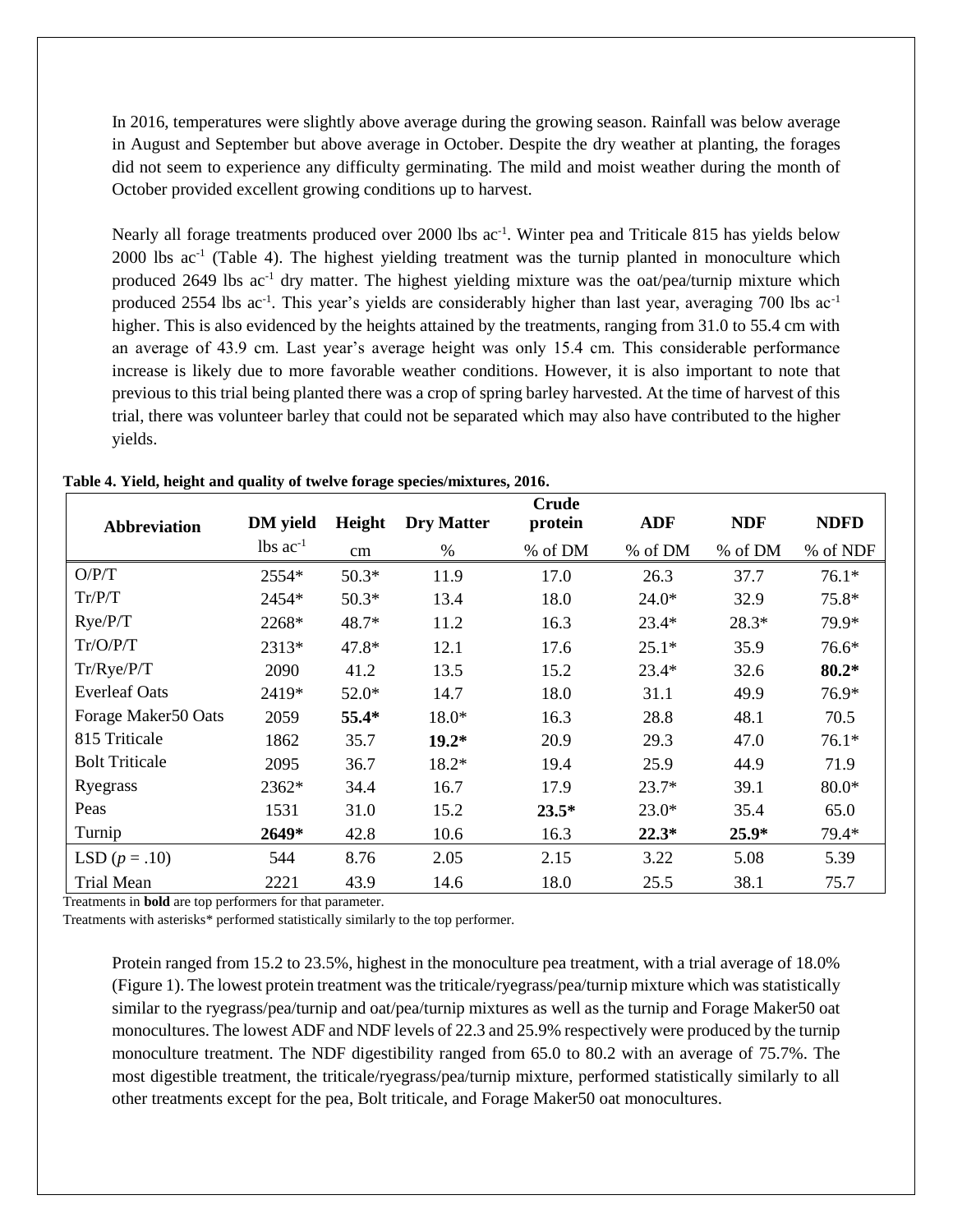

**Figure 1. Dry matter yield and protein of 12 annual forage mixtures, 2016.** Treatments with an asterisk\* performed statistically similarly to the top performer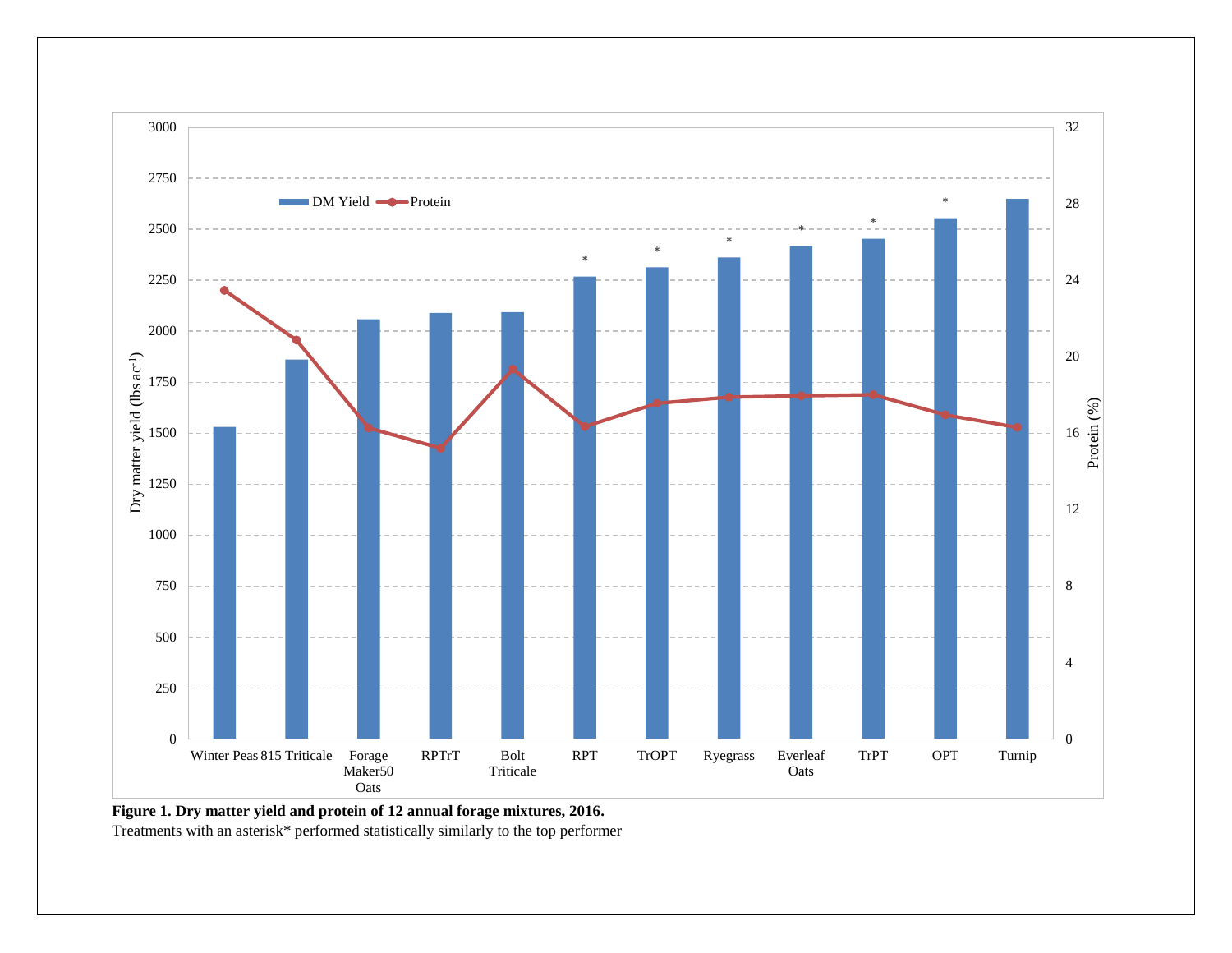

**Figure 2. Dry matter yield and RFV of 12 annual forage mixtures, 2016.**

Treatments with an asterisk\* performed statistically similarly to the top performer.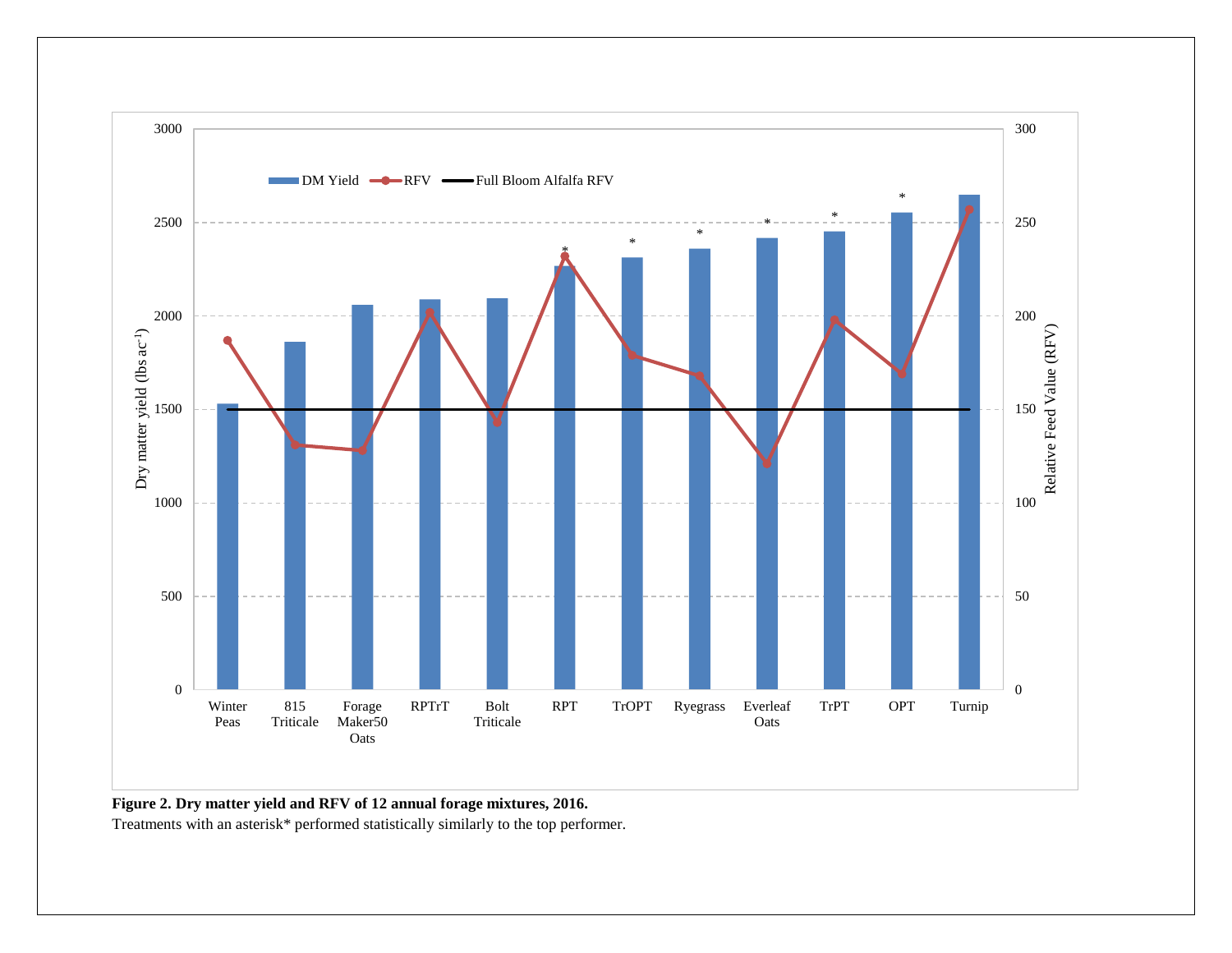Although treatments were not statistically analyzed for differences in relative feed value (RFV), it is interesting to note the range of values produced by the treatments (Figure 2). Four treatments, which included both varieties of triticale and oats planted in monoculture, had a RFV score below 150 which is the value of alfalfa in full bloom used as a benchmark. The five mixtures trialed had an average RFV of 196 whereas the component monocultures of those mixtures averaged 172, 24 points lower. Three treatments, including turnip monoculture, ryegrass/pea/turnip, and ryegrass/pea/triticale/turnip, had RFV scores over 200. Despite the high quality, the ryegrass/pea/triticale/turnip mixture produced statistically less biomass than the other two treatments although still producing about 1 ton ac<sup>-1</sup> dry matter. The mixtures that seemed to retain both high yield and quality were ryegrass/pea/turnip and triticale/pea/turnip. The triticale/oat/pea/turnip and oat/pea/turnip mixtures yielded as high as the top performers but had slightly lower quality compared to the previously mentioned two mixtures. If you compare the monoculture treatments to the three-way mixtures, you can see the yield and quality benefits to adding peas and turnips to your grasses. For example, adding turnips and peas to the oats increased the yield minimally by 135 lbs ac-1 but increased quality considerably by decreasing ADF and NDF thereby increasing RFV by 48 points. Likewise adding peas and turnips to the triticale treatment increased yields by about 600 lbs ac<sup>-1</sup> and decreased ADF and NDF increasing RFV by 67 points. Finally, adding peas and turnips to the monoculture annual ryegrass treatment had little effect on yield but increased RFV by 64 points. Increasing the species from three to five did not have a positive impact on yield and quality. For example, by adding triticale to the ryegrass/pea/turnip mixture the yield decreased by 200 lbs ac<sup>-1</sup> and the RFV by 30. By adding oats to the triticale/pea/turnip mixture, the yield decreased by  $141$  lbs  $ac^{-1}$  and the RFV by 19. However, it is important to note that there may be additional benefits to including more species in a mixture that were not investigated in this trial. For instance, triticale could provide additional forage in the following spring which could increase the overall yield and benefit of some of these mixtures. Furthermore, aspects of soil health and fertility were not investigated but could potentially benefit from planting a more complex mixture of species than a monoculture. These additional benefits were outside the scope of this trial and may be investigated in the future.

#### **DISCUSSION**

Overall the cool season mixtures trialed performed extremely well producing an average of 2336 lbs ac-1 dry matter. All mixtures except for the ryegrass/pea/triticale/turnip, produced yields statistically similar to the top performing turnip monoculture treatment, however it still produced 2089 lbs ac-1 dry matter. All mixtures also had a RFV score over 150 with two of the five being over 200. The largest difference in yield and quality was seen by adding peas and turnip to the triticale treatment which increased yields by 600 lbs ac<sup>-1</sup> and RFV by 48 points. Interestingly, the five-way mixtures did not perform better in terms of yield and quality than their three-way counterparts. However, it is important to realize that there may be additional soil health and quality or additional overwintered forage benefits to some of these mixtures that were not investigated in this trial. These data also only represent one year of data and should not solely be used to make management decisions.